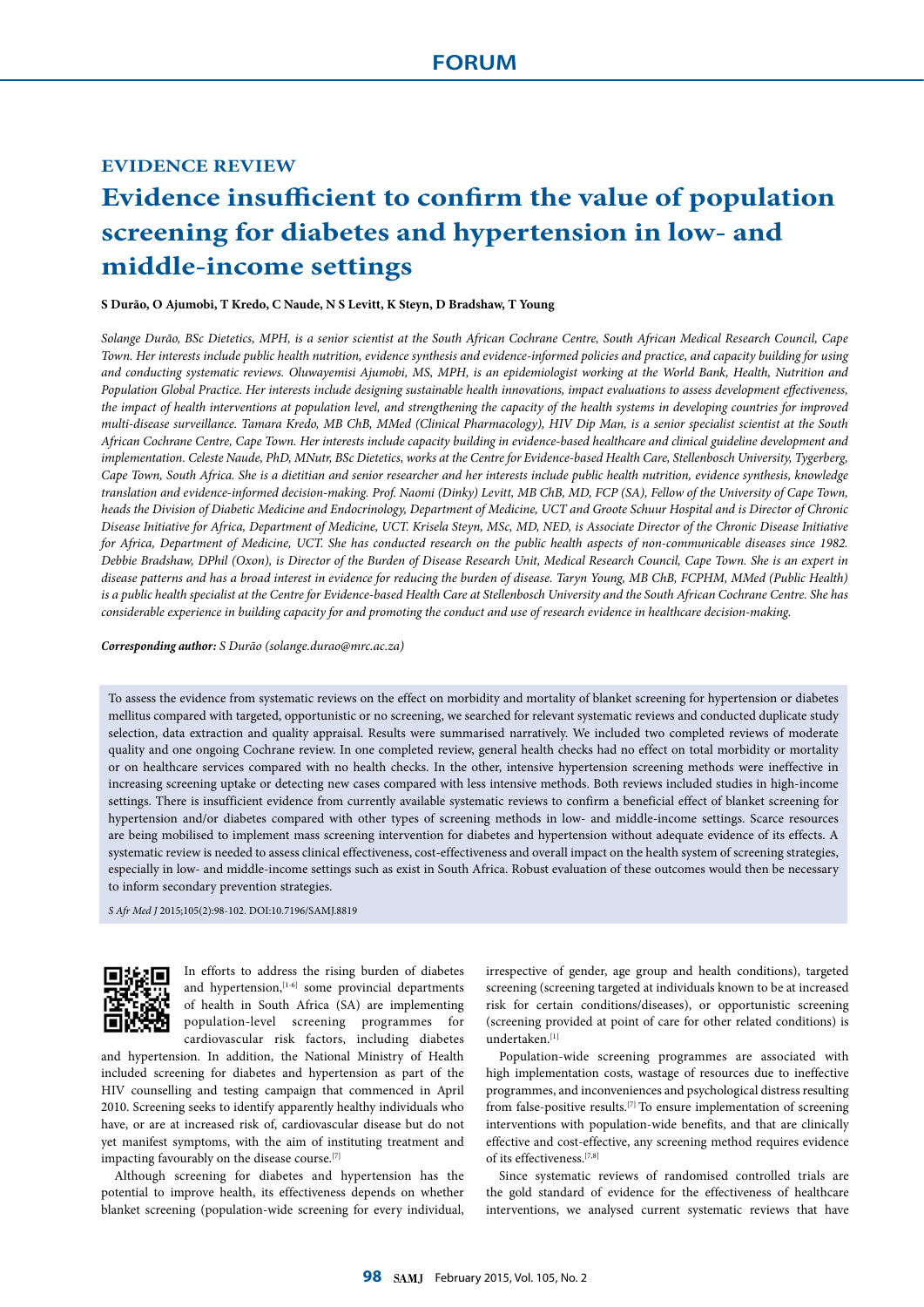evaluated the effects of blanket (population-wide) screening for diabetes and hypertension, compared with targeted or opportunistic screening, or no screening. In this context, it bears noting that systematic reviews use explicit, systematic methods to collate all existing studies that meet prespecified eligibility criteria, and assess the validity of the findings in included studies, to address a clearly stated objective or research question.[9]

# **Methods**

# **Criteria for study selection**

We included systematic reviews of population screening (also called blanket or community-wide screening) for diabetes mellitus and/ or hypertension, using any type or combination of screening tests implemented in the general healthy population. These interventions could have been compared with targeted, opportunistic or no screening.

Our primary outcomes included all-cause mortality and diabetesand hypertension-related morbidity. Our secondary outcomes of interest included uptake of the screening, incident cases of hypertension and correctly diagnosed diabetes, impact on the healthcare services, cost-effectiveness and quality of life.

#### **Searching for systematic reviews**

We searched the electronic databases MEDLINE (PubMed), the Cochrane Library, the TRIP database, McMaster Health Evidence. org, the EPPI library and the Campbell Library up to August 2013. We used a comprehensive search strategy, without language restrictions, to identify all existing relevant systematic reviews. Reference lists of included studies were also examined for any other relevant reviews.

## **Study selection, data extraction and analysis**

Two authors (SD and YA) independently screened search results and extracted data from eligible studies. Disagreements were resolved by discussion with a third author (TK). The methodological quality of included reviews was evaluated using AMSTAR, an 11-item validated tool.[10] Each item on AMSTAR is rated as yes (clearly done), no (clearly not done), unclear or not applicable. Each item rated 'yes' was awarded one point, and points were summed to calculate a total score. Total scores of 0 - 4 indicated low quality, 5 - 8 moderate quality, and 9 - 11 high quality.<sup>[11]</sup> Information from the included reviews was summarised narratively.

## **Results**

The database search retrieved 875 records. Two completed systematic reviews and one ongoing review were included: Krogsboll *et al*. [12] assessed the benefits and harms of general health checks in adults, compared with no health checks, on morbidity and mortality, and Ebrahim<sup>[13]</sup> compared the effectiveness of more and less intensive methods of detecting hypertension. Both reviews involved adult participants and were conducted in highincome settings. The third ongoing study involves a protocol of a Cochrane review that plans to assess the effects of screening for type 2 diabetes on reducing morbidity and mortality, compared with no screening.<sup>[14]</sup> Table 1 summarises the characteristics of these three reviews.

The Krogsboll and Ebrahim reviews were of high and moderate quality (AMSTAR scores 9/11 and 7/10, respectively). In the case of Ebrahim, it was unclear whether unpublished as well as published studies had been searched for. Neither review reported on publication bias, or assessed possible conflict of interest in the studies they included.

# **Effects of interventions**

Ebrahim<sup>[13]</sup> did not address screening for diabetes. Krogsboll *et al*.<sup>[12]</sup> assessed interventions that screened for many diseases, including diabetes and hypertension. Table 2 summarises the results of both these reviews.

#### **Effects on mortality and morbidity**

Krogsboll et al.<sup>[12]</sup> found no effects of general health checks on mortality, either total (risk ratio (RR) 0.99, 95% confidence interval (CI) 0.95 - 1.03; meta-analysis of nine studies, 155 899 participants,  $I^2 = 0\%$ ) or cardiovascular (RR 1.03, 95% CI 0.91 - 1.17; meta-analysis of eight studies on 152 435 participants,  $I^2 = 64\%$ ). The duration of follow-up was 4 - 22 years, varying within each trial for different outcomes. Health checks compared with no health checks had no effect on morbidity (coronary heart disease, stroke or myocardial infarction).

Ebrahim<sup>[13]</sup> did not evaluate the effect of screening for hypertension on mortality or morbidity.

#### **Uptake of screening**

Ebrahim<sup>[13]</sup> found that less rigorous studies, or those conducted in areas with poor healthcare coverage, showed that intensive screening methods (e.g. door-to-door) were more effective at increasing coverage of the population compared with less intensive methods (e.g. routine case finding). However, in well-conducted trials, or in populations with reasonable access to healthcare, this was not the case.

Krogsboll *et al*. [12] did not assess uptake of screening.

#### **Detection of incident cases of hypertension and diabetes mellitus**

Ebrahim<sup>[13]</sup> found no difference in the yield of unknown hypertensive patients through screening compared with routine case finding. Krogsboll *et al.*<sup>[12]</sup> reported that health checks are likely to increase the number of diagnoses, but noted that this outcome was poorly documented in most studies.

#### **Impact on the health service**

Krogsboll *et al.*<sup>[12]</sup> found that general health checks had no effect on hospital admission rates, number of people admitted to the hospital once or more, number of days in hospital, or number of physician visits.

#### **Cost-effectiveness and quality of life**

Neither review reported on cost-effectiveness or quality-of-life outcomes.

## **Discussion**

We found two completed systematic reviews that addressed some aspects of our question regarding population screening v. targeted, opportunistic or no screening for diabetes and hypertension. Krogsboll *et al*. [12] found that health checks for the general population did not reduce general or cardiovascular-related morbidity and mortality, and results were poorly reported for the effect on new diagnoses and the impact on the healthcare system. Ebrahim<sup>[13]</sup> found increased coverage with intensive screening in areas with poor healthcare coverage. We also found an ongoing review, the aim of which is to assess the efficacy of screening for type 2 diabetes compared with regular care in reducing morbidity and mortality related to diabetes.

These findings urge caution regarding the implementation of population-based screening interventions. Evidence from a systematic review of economic studies assessing the costeffectiveness of interventions to prevent and control diabetes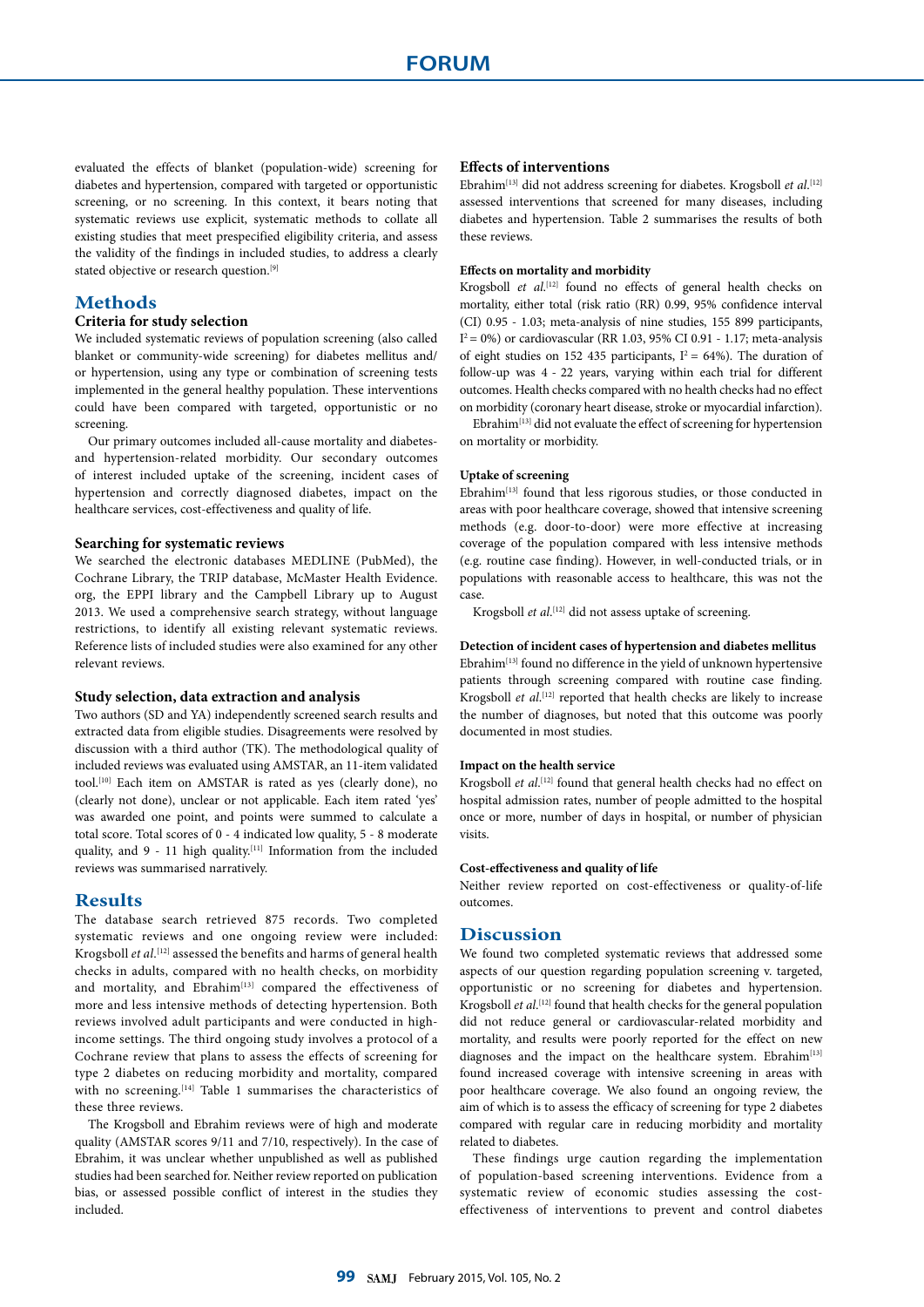# **Table 1. Characteristics of included studies**

|                                                             | Krogsboll et al.[12]                                                                                                                                                                                                                                                                                                                                                                                                                                                                                                                                                                                                                                | Ebrahim <sup>[13]</sup>                                                                                                                                                                                                                                                                                                                                          | Woolthuis et al.[14] (protocol)                                                                                                                                                                                                                                                                                                                                                                                                                                                                                                                                                                                                                                                                                                                  |
|-------------------------------------------------------------|-----------------------------------------------------------------------------------------------------------------------------------------------------------------------------------------------------------------------------------------------------------------------------------------------------------------------------------------------------------------------------------------------------------------------------------------------------------------------------------------------------------------------------------------------------------------------------------------------------------------------------------------------------|------------------------------------------------------------------------------------------------------------------------------------------------------------------------------------------------------------------------------------------------------------------------------------------------------------------------------------------------------------------|--------------------------------------------------------------------------------------------------------------------------------------------------------------------------------------------------------------------------------------------------------------------------------------------------------------------------------------------------------------------------------------------------------------------------------------------------------------------------------------------------------------------------------------------------------------------------------------------------------------------------------------------------------------------------------------------------------------------------------------------------|
| Objectives of the review                                    | To quantify the benefits and<br>harms of general health checks<br>with an emphasis on patient-<br>relevant outcomes such as<br>morbidity and mortality, rather<br>than on surrogate outcomes<br>such as blood pressure and<br>serum cholesterol levels                                                                                                                                                                                                                                                                                                                                                                                              | To determine the most<br>effective methods of<br>detecting hypertension,<br>improving patient adherence<br>with treatment, improving<br>control of blood pressure,<br>and improving professional<br>compliance with standards<br>of good practice                                                                                                                | To determine the efficacy of screening<br>for type 2 diabetes in reducing morbidity<br>and mortality associated with diabetes<br>compared with no screening. Secondary<br>objectives include assessing the effects of<br>screening for type 2 diabetes on adverse<br>events, healthcare consumption, quality of<br>life, and costs.                                                                                                                                                                                                                                                                                                                                                                                                              |
| Date of last search                                         | <b>July 2012</b>                                                                                                                                                                                                                                                                                                                                                                                                                                                                                                                                                                                                                                    | July 1996                                                                                                                                                                                                                                                                                                                                                        | N/A                                                                                                                                                                                                                                                                                                                                                                                                                                                                                                                                                                                                                                                                                                                                              |
| Study designs included<br>and number of studies<br>included | 14 RCTs                                                                                                                                                                                                                                                                                                                                                                                                                                                                                                                                                                                                                                             | 4 RCTs, 5 quasi-<br>experimental comparisons<br>with contemporary control<br>groups, and 2 before-and-<br>after studies                                                                                                                                                                                                                                          | This review will include only randomised<br>controlled trials with a minimum duration<br>of 3 months.                                                                                                                                                                                                                                                                                                                                                                                                                                                                                                                                                                                                                                            |
| Participant characteristics                                 | Adults, regardless of gender<br>and ethnicity, in the general<br>population or participants<br>within a narrow group (e.g.<br>employees of a company)                                                                                                                                                                                                                                                                                                                                                                                                                                                                                               | Age ranged from $\geq 16$ years<br>to adults of all ages.                                                                                                                                                                                                                                                                                                        | This review will include people without<br>known diabetes mellitus. The authors will<br>assess the precise diagnostic criteria from<br>the report, or from the authors in case there<br>are missing data.                                                                                                                                                                                                                                                                                                                                                                                                                                                                                                                                        |
| Setting                                                     | High-income countries<br>Primary care or community                                                                                                                                                                                                                                                                                                                                                                                                                                                                                                                                                                                                  | High-income countries<br>(England, Canada, Wales,<br>Scotland)                                                                                                                                                                                                                                                                                                   | No specific setting mentioned in the<br>protocol.                                                                                                                                                                                                                                                                                                                                                                                                                                                                                                                                                                                                                                                                                                |
| Intervention features                                       | General health checks (defined<br>as screening for more than<br>one disease or risk factor in<br>more than one organ system,<br>whether performed only once<br>or repeatedly) compared with<br>no health checks. They included<br>trials that included lifestyle<br>interventions, such as advice on<br>diet, smoking and exercise, in<br>addition to the screening. The<br>interventions could have been<br>administered by doctors, nurses,<br>or other health professionals.                                                                                                                                                                     | Interventions comparing<br>more intensive screening<br>methods for detection<br>of hypertension (e.g.<br>nurse screening, home<br>blood pressure screening,<br>housewife or door-to-door<br>screening) with less intensive<br>methods (e.g. usual care,<br>routine health services check<br>or case-findings, targeted<br>screening, computer doctor<br>prompts) | This review will include any studies of<br>diabetes screening, including mass, targeted<br>and opportunistic screening approaches,<br>that use the fasting plasma glucose or<br>the 2-hour plasma glucose as a screening<br>test, individually or in combination. This<br>includes studies using stepwise screening<br>procedures, for example questionnaires or<br>database selection, followed by those two<br>tests.<br>Comparison interventions will be diagnosis<br>of type 2 diabetes during regular care.                                                                                                                                                                                                                                 |
| Outcomes assessed                                           | Primary: All-cause mortality,<br>disease-specific mortality<br>(cardiovascular and cancer<br>mortality)<br>Secondary: Morbidity<br>(myocardial infarction), new<br>diagnosis (total and condition<br>specific), admission to hospital,<br>disability, patient worry, self-<br>reported health, number of<br>referrals to specialists, number<br>of non-scheduled visits to GP,<br>number of additional diagnostic<br>procedures due to positive<br>screening tests, new medications<br>prescribed and frequency and<br>type of surgery, absence from<br>work<br>N/A = not applicable; RCT = randomised controlled trial; GP = general practitioner. | Coverage of the population<br>achieved and the detection<br>rates of new and known<br>hypertensive patients                                                                                                                                                                                                                                                      | Primary: Incidence of type 2 diabetes (as<br>diagnosed at the time of the diagnosis with<br>prevailing diagnostic criteria), diabetes-<br>related mortality (myocardial infarction,<br>stroke, peripheral vascular disease, renal<br>disease, hyper- or hypoglycaemia or sudden<br>death), total mortality, all morbidity and<br>diabetes and cardiovascular morbidity<br>(vascular complications, neuropathy,<br>retinopathy, nephropathy, erectile<br>dysfunction, amputation)<br>Secondary: Adverse events, healthcare<br>consumption (e.g. use of medication,<br>number of consultations), quality of life,<br>and costs.<br>Outcomes will be assessed in the short (3 -<br>6 months), medium (6 - 12 months) or long<br>$term (>12$ months) |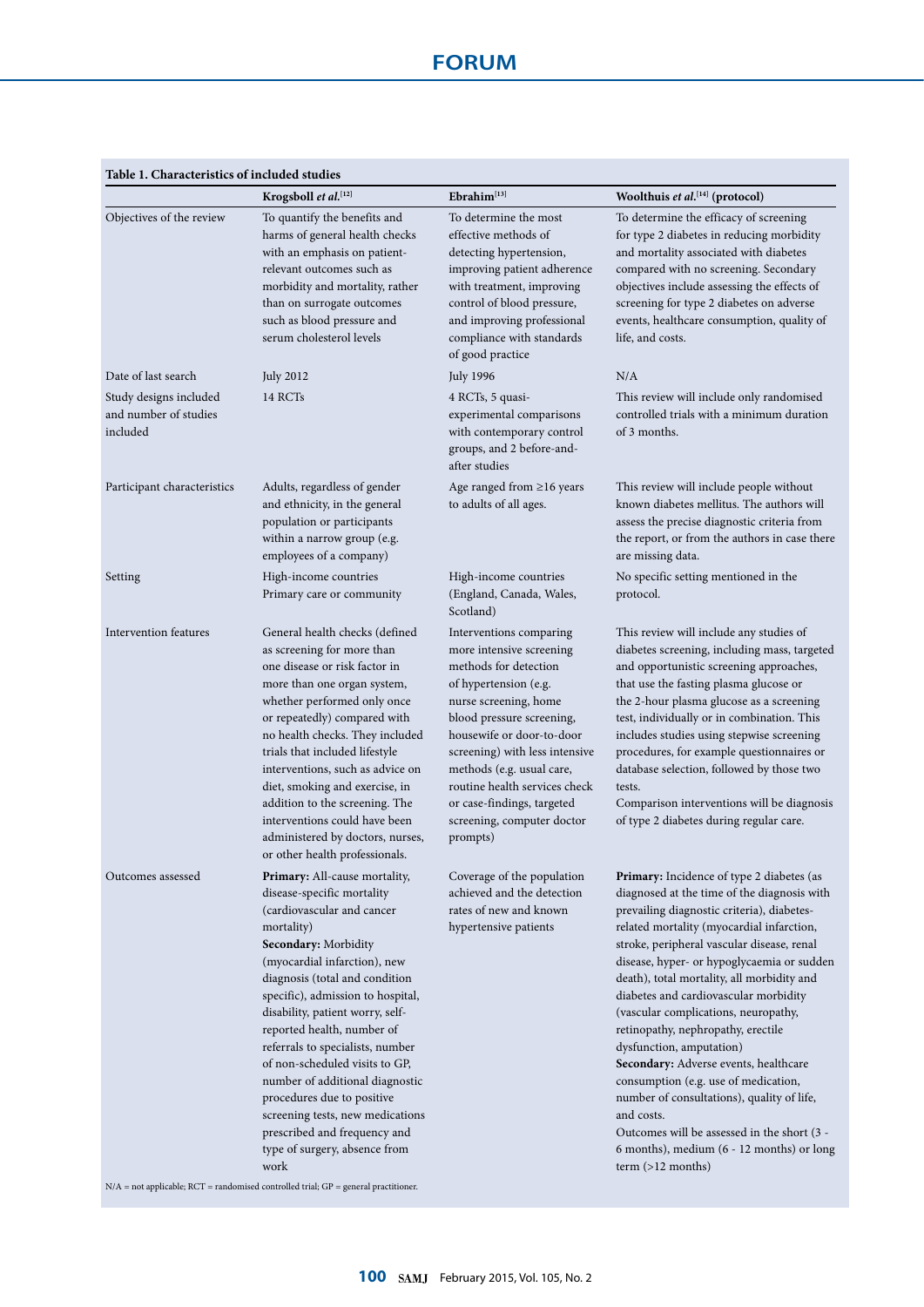|                                                           | Krogsboll et al.[12]                                                                                                                                                                                                                             | Ebrahim <sup>[13]</sup>                                                                                                                                                                                                                                                                                                                                                                                                                                    |
|-----------------------------------------------------------|--------------------------------------------------------------------------------------------------------------------------------------------------------------------------------------------------------------------------------------------------|------------------------------------------------------------------------------------------------------------------------------------------------------------------------------------------------------------------------------------------------------------------------------------------------------------------------------------------------------------------------------------------------------------------------------------------------------------|
| Primary outcomes                                          |                                                                                                                                                                                                                                                  |                                                                                                                                                                                                                                                                                                                                                                                                                                                            |
| Effects on mortality                                      | Total mortality: RR 0.99 (95% CI 0.95 - 1.03); meta-analysis of 9<br>studies, 155 899 participants, $I^2 = 0\%$<br>Cardiovascular mortality: RR 1.03 (95% CI 0.91 - 1.17); meta-<br>analysis of 8 studies on 152 435 participants, $I^2 = 64\%)$ | <b>NR</b>                                                                                                                                                                                                                                                                                                                                                                                                                                                  |
| Effects on morbidity                                      | Health checks had no effect on morbidity in terms of actual<br>illness, but they may increase the number of people diagnosed<br>with elevated risk factors.                                                                                      | <b>NR</b>                                                                                                                                                                                                                                                                                                                                                                                                                                                  |
| Secondary outcomes                                        |                                                                                                                                                                                                                                                  |                                                                                                                                                                                                                                                                                                                                                                                                                                                            |
| Effects on uptake/<br>coverage of<br>screening            | <b>NR</b>                                                                                                                                                                                                                                        | Results synthesised narratively. More intensive<br>screening methods (e.g. door-to-door) were more<br>effective at increasing coverage if studies were<br>done in areas where coverage was likely to be poor<br>(e.g. poor black people in US housing blocks)<br>or with less rigorous BAS. Intensive screening<br>did not increase coverage greatly in trials that<br>were well conducted or done in populations with<br>reasonable access to healthcare. |
| Effect on incident<br>cases diagnosed                     | Results synthesised narratively.<br>General health checks likely to increase the number of new<br>diagnoses, but these results were poorly reported in most trials.                                                                              | More intensive screening had no effect on the<br>detection rates, or yield of unknown hypertensive<br>patients, compared with routine case finding.                                                                                                                                                                                                                                                                                                        |
| Effects on health<br>services                             | Health checks had no effects on admission rates, number of<br>people admitted once or more, or number of days in hospital,<br>when compared with no health checks. There were also no<br>effects on physician visits.                            | <b>NR</b>                                                                                                                                                                                                                                                                                                                                                                                                                                                  |
| Process evaluation<br>data/cost-<br>effectiveness results | <b>NR</b>                                                                                                                                                                                                                                        | <b>NR</b>                                                                                                                                                                                                                                                                                                                                                                                                                                                  |
| Quality of life                                           | NR.                                                                                                                                                                                                                                              | <b>NR</b>                                                                                                                                                                                                                                                                                                                                                                                                                                                  |
| $NR = not reported; BAS = before-and-after studies.$      |                                                                                                                                                                                                                                                  |                                                                                                                                                                                                                                                                                                                                                                                                                                                            |

further emphasises this.<sup>[15]</sup> In this review, three cost-effectiveness studies, one of universal opportunistic screening for undiagnosed type 2 diabetes compared with targeted screening for those with hypertension, and two of universal opportunistic screening for undiagnosed type 2 diabetes with ensuing treatment compared with no screening in a US population aged ≥45 years, showed that universal opportunistic screening was not cost-effective. These cost-effectiveness studies also showed that screening proved cost-effective only when it targeted persons with additional risk factors, such as hypertension, or of specific ethnicities, e.g. African Americans aged 45 - 54 years.

The lack of an effect of general health checks on the healthcare system was surprising, as screening is expected to lead to increased use of healthcare services, to confirm diagnosis and initiate treatment as necessary. Only one trial, conducted in a high-income setting and included in the Krogsboll review, reported an increase in new diagnoses with general health checks compared with no health checks; it is possible that most cases identified in this way were known cases that did not have an additional impact on the health system.

# **Overall completeness, quality and applicability of evidence**

Neither of the included reviews report on all the specified outcomes. Ebrahim's<sup>[13]</sup> literature search was conducted in 1996, and is outdated and likely to have missed important new trials addressing the question. The trials included in the reviews were conducted in high-income settings, potentially rendering their results inapplicable to the lower- or middle-income settings that characterise SA. Krogsboll et al.<sup>[12]</sup> did not assess screening of diabetes and hypertension specifically, but rather screening for multiple diseases or risk factors, including diabetes or hypertension. The results of these interventions may differ from those addressing only hypertension or diabetes.

# **Conclusion**

Screening interventions should be selected on the basis of evidence of their effects in terms of clinical and healthcare system outcomes. This is particularly important where under-resourced health services are already pressurised to provide care for chronic management of both infectious and non-communicable diseases.

There is insufficient evidence from currently available systematic reviews to confirm a beneficial effect of blanket screening for hypertension and/or diabetes compared with other types of screening methods in low- and middle-income settings. Scarce resources are being mobilised to implement a mass screening intervention for diabetes and hypertension without adequate evidence of its effects.

A systematic review is needed to consider the outcomes of clinical effectiveness, cost-effectiveness and impact on the healthcare system overall of screening strategies, especially in lower- and middle-income